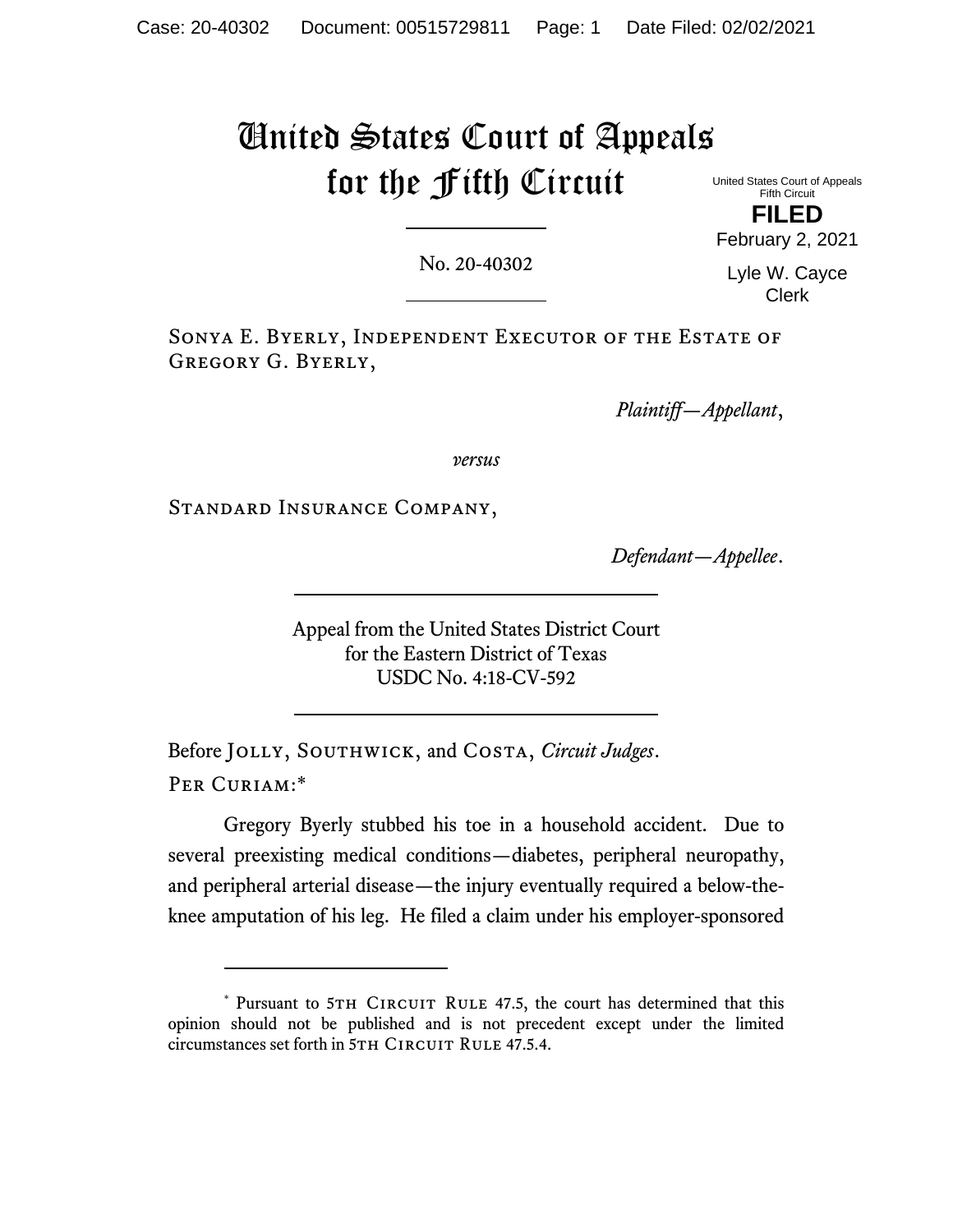accidental death and dismemberment (AD&D) plan. The plan administrator rejected the claim on the ground it was not just the stubbing of his toe, but also his preexisting conditions, that resulted in the need for an amputation. Byerly's wife then brought this ERISA suit on behalf of his estate (Byerly passed away for reasons unrelated to the amputation). Concluding that there was no qualifying "loss" even under *de novo* review of the claim, we AFFIRM.

I.

Byerly worked in Texas for Fidelity National Information Services, Inc. when he stubbed his toe. Fidelity provided its employees an AD&D Group Policy issued by Standard Insurance Company.

The Policy provides benefits under the following conditions:

If you have an accident, including accidental exposure to adverse conditions, while insured for AD&D Insurance, and the accident results in a Loss, we will pay benefits according to the terms of the Group Policy after we receive Proof Of Loss satisfactory to us.

The Policy covers the loss of a foot, so long as the loss meets all the following requirements:

1. Is caused solely and directly by an accident.

2. Occurs independently of all other causes.

3. With respect to Loss of life, is evidenced by a certified copy of the death certificate.

4. With respect to all other Losses, occurs within 365 days after the accident and is certified by a Physician in the appropriate specialty as determined by us.

The Policy then excludes certain accidental losses. AD&D benefits are not payable "if the accident or loss is caused or contributed to by . . . [s]ickness . . . existing at the time of the accident" and sickness is defined as "your sickness, illness, or disease."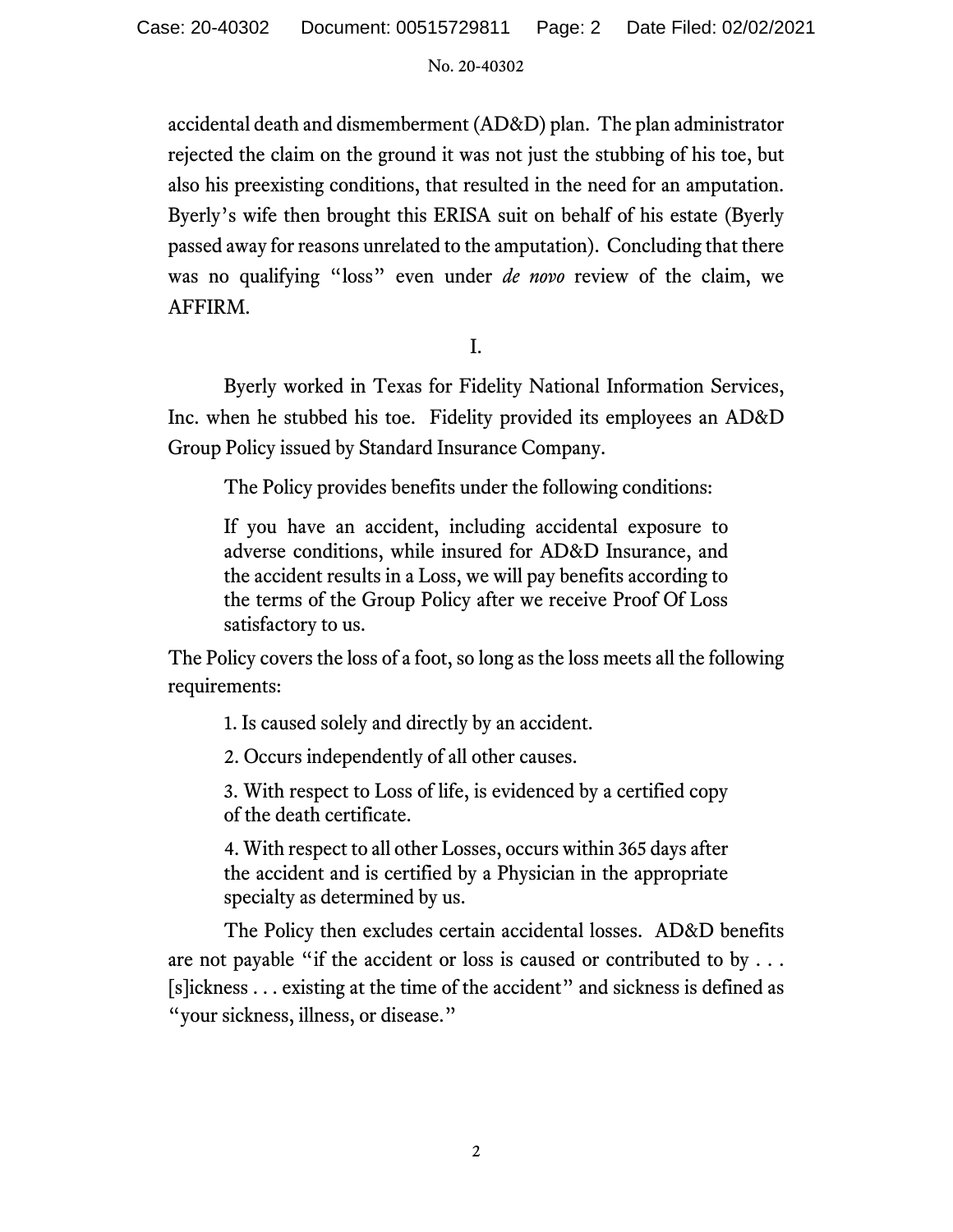Doctors who treated Byerly after he stubbed his toe noted the contribution of his preexisting conditions to the pain in his toe. The doctor Byerly visited three days after the accident diagnosed him with a toe wound with secondary cellulitis and uncontrolled Type 1 diabetes mellitus with peripheral neuropathy. A podiatrist diagnosed Byerly with a "diabetic foot ulcer associated with diabetes mellitus due to underlying condition, with necrosis of bone." The surgeon who amputated the leg recorded that Byerly "recently was admitted with a nonhealing left heel decubitus related to his neuropathy and peripheral arterial disease."

The doctors whom Standard asked to review the case reached similar conclusions. Dr. Bergstrom concluded that "the development of infection and gangrene was related to his current medical conditions (diabetes, peripheral neuropathy, and [peripheral artery disease]), and likely would not have occurred in the absence of those conditions." Dr. Fancher, who looked at the case after Byerly appealed the initial claim denial, found that Byerly did " not require an amputation due to trauma alone," concluding it "could have only happen[ed] if he had severe underlying vascular disease, which clearly was the case here." In his opinion, Byerly's "nonhealing ulcer, with gangrene, and his need for amputation was directly related to his diabetes and to his severe peripheral vascular disease." Out of the hundreds of patients Dr. Fancher has seen for foot injuries, he had "never encountered an otherwise health[y] patient who required an amputated leg, from a simple 'stubbed toe,' or from any other minor foot injury or laceration." But, he noted, "[t]he sequence of events that happened [to Byerly] is extraordinarily common . . . in diabetics with vascular disease."

Based on these opinions, Standard denied Byerly's claim. It found that the amputation was caused, at least in part, by his diabetes and peripheral vascular disease. As a result, his loss "did not fall within the Group Policy's insuring clause" because it "was not caused solely and directly by an accident, independently of all other causes." It also found that the exclusion applied because Byerly's sickness contributed to the loss.

 This lawsuit followed. The district court issued a 46-page ruling granting summary judgment to Standard. It spent much of its analysis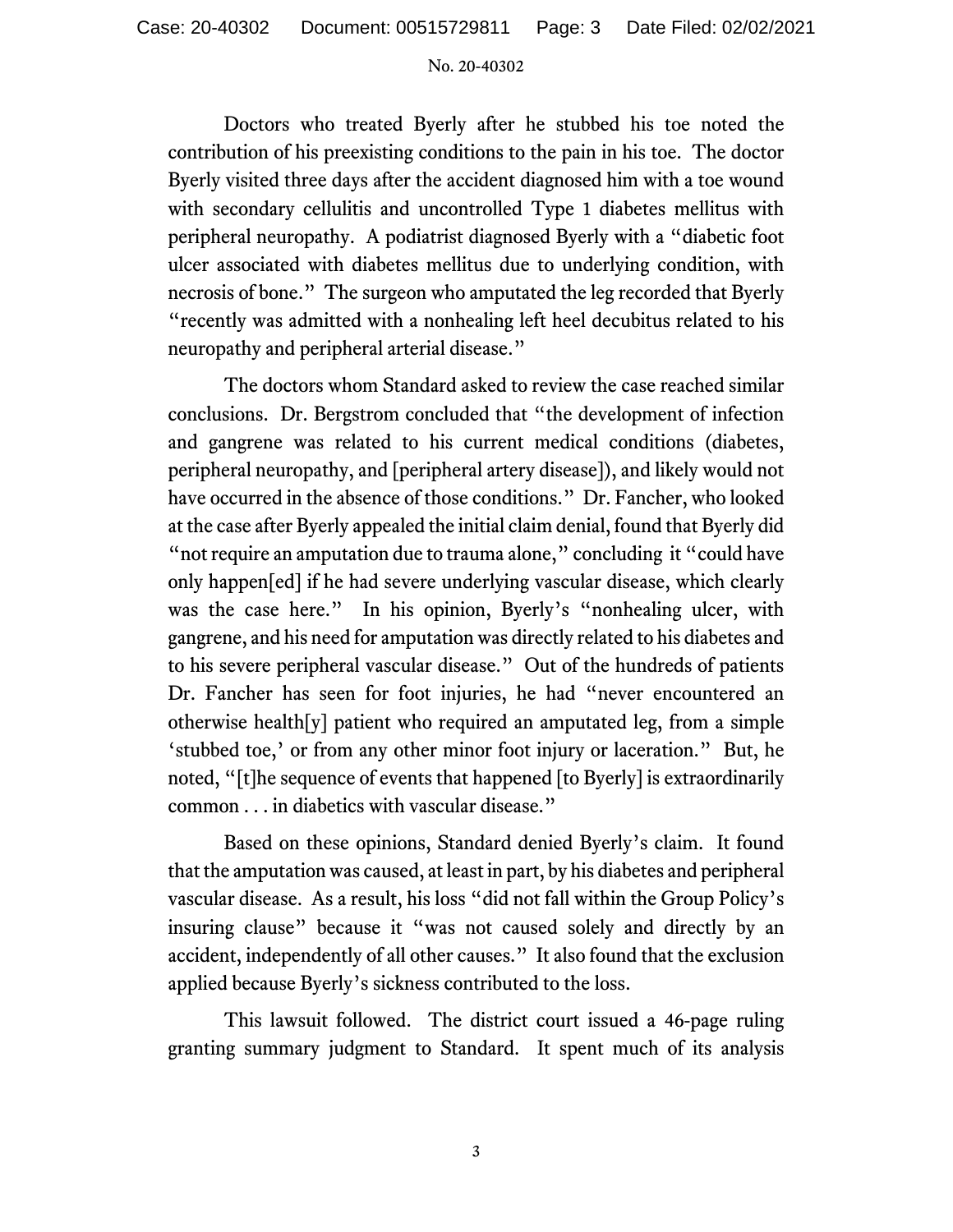discussing what standard of review applied. Although it ultimately decided that deference was owed to the plan administrator's determination, it also held that it would affirm the denial of benefits even under *de novo* review.

 $II$ .

 As we are reviewing this case at the summary judgment stage, we owe no deference to the district court's view of the case. *Schexnayder v. Hartford Life & Accident Ins. Co.*, 600 F.3d 465, 468 (5th Cir. 2010). But the parties disagree about the underlying standard of review when a federal court reviews the decision of an ERISA plan administrator.

 The Policy grants discretion to the administrator: "Except for those functions which the Group Policy specifically reserves to the Policyholder, we have full and exclusive authority to control and manage the Group Policy, to administer claims, and to interpret the Group Policy and resolve all questions arising in the administration, interpretation, and application of the Group Policy." Ordinarily, that would mean we review only for abuse of discretion. *Firestone Tire & Rubber Co. v. Bruch*, 489 U.S. 101, 115 (1989).

Plaintiff argues, however, there are two reasons why that deference is not warranted. First, she contends that the law of Texas, where her husband lived when he worked for Fidelity, applies rather than the law of Florida, where Fidelity was based. That choice-of-law question might affect the standard of review because Texas bans delegation clauses in insurance policies, whereas Florida does not. *See* TEX. INS.CODE § 1701.062(a); Nat'l Ass'n of Ins. Comm'rs, *Prohibition on the Use of Discretionary Clauses Model Act* ST-42-3–6 (2020), https://content.naic.org/sites/default/files/inlinefiles/MDL-042.pdf (not listing Florida among the 26 states that ban delegation clauses); *see also Ariana M. v. Humana Health Plan of Tex., Inc.*, 884 F.3d 246, 256–57 (5th Cir. 2018) (en banc) (holding that *de novo* review applies when a state law validly bars delegation clauses). Even if the Texas antidelegation statute does not apply, Plaintiff argues that our deference to a plan's discretion is lessened because of the conflict of interest when, as here,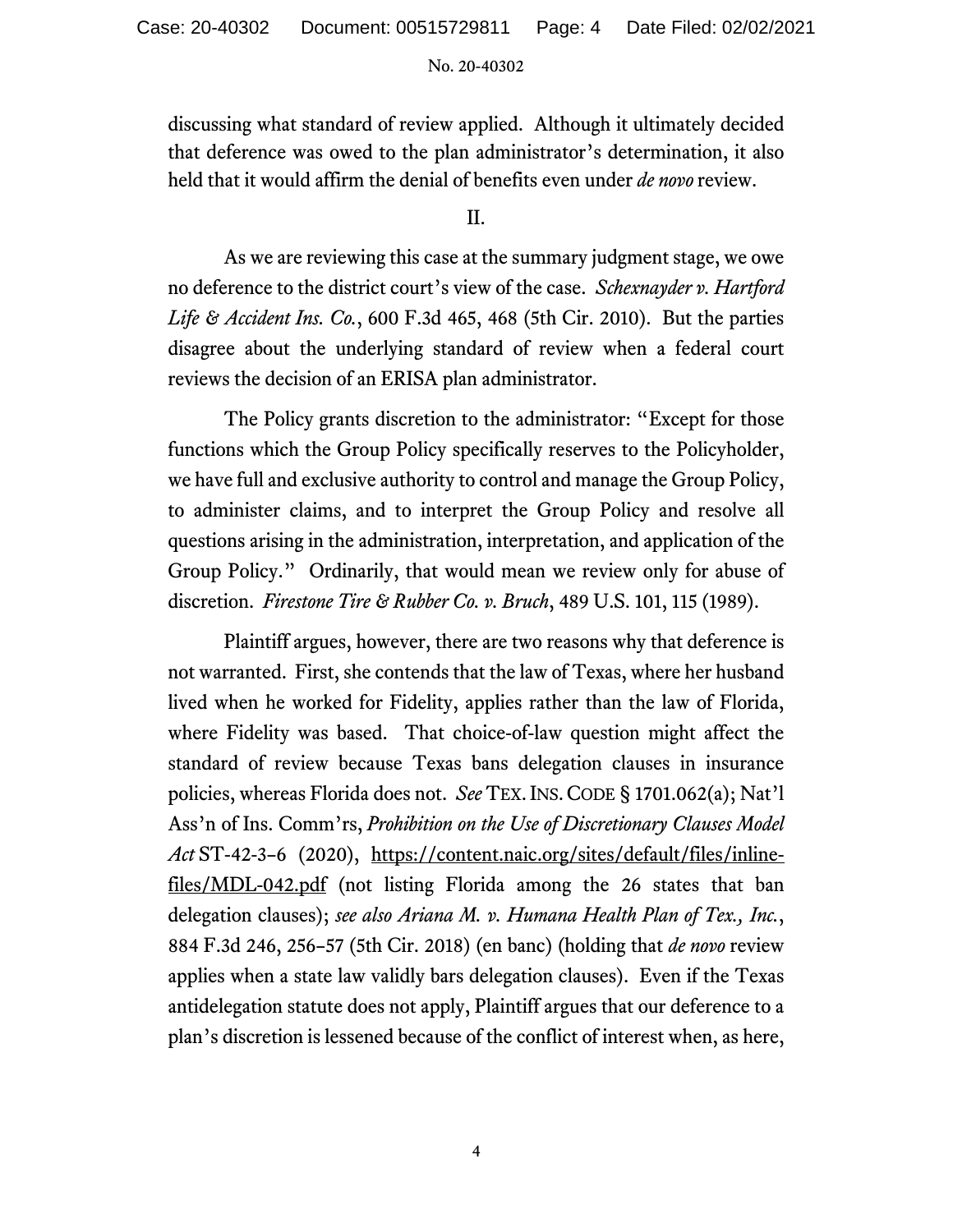the plan administrator also pays the benefits.<sup>1</sup> See Metropolitan Life Ins. Co. *v. Glenn*, 554 U.S. 105, 115–17 (2008).

 But we need not wade into those issues. Even assuming *arguendo* that the best possible standard for the Plaintiff—*de novo* review—applies, we would not disagree with the claim denial. *Covington v. Aban Offshore Ltd.*, 650 F.3d 556, 558–59 (5th Cir. 2011) (providing that a choice of law analysis is unnecessary when the application of two bodies of law leads to the same result).

On the merits, Plaintiff does not dispute that Byerly's comorbidities substantially contributed to his amputation. Indeed, three separate doctors, including Byerly's own treating provider, stated that the gangrene and osteomyelitis that led to the amputation would not have happened but for his diabetes, peripheral neuropathy, and peripheral arterial disease. That would seem to settle the issue: Byerly's "loss" was not caused "solely and directly by an accident" nor did it "occur independently of all other causes." Byerly's underlying medical conditions, not just the accident (stubbing the toe), contributed to the amputation. $2$ 

 Although she does not dispute the consensus medical view that Byerly's preexisting conditions contributed to the need for an amputation, Plaintiff argues that looking at what caused the amputation is asking the wrong question. She contends that the focus instead should be on what caused the "initial injury" to the toe. That would help her because the preexisting conditions did not cause Byerly to stub his toe; stubbing the toe was an accident. The problem for Plaintiff is that the Policy places the focus

<sup>&</sup>lt;sup>1</sup> This conflict-of-interest claim may be forfeited because it was not raised below. *See*, *e.g.*, *Caples v. U.S. Foodservice, Inc.*, 444 F. App'x 49, 54 n.4 (5th Cir. 2011) (declining to consider an administrator conflict-of-interest argument because it was not presented to the district court).

 $2^2$  For the same reason, the "sickness" exclusion also likely applies, but we need not get to that exclusion as we find no coverage in the first place.